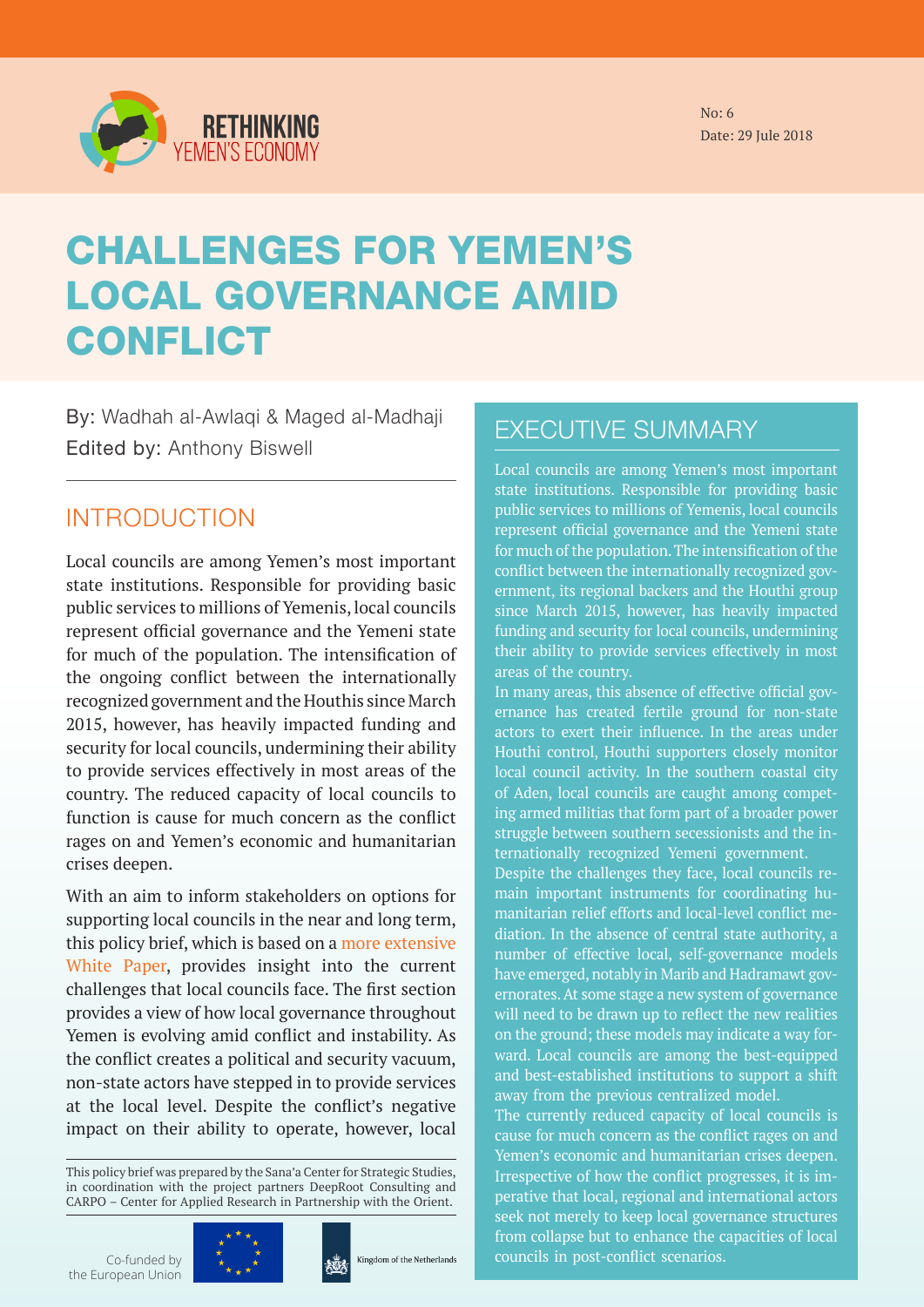councils have acted to coordinate humanitarian aid and to mediate conflict at the local level. In the north, Marib governorate has pushed for greater local autonomy, and, like Hadramawt in the south, has achieved a degree of success in effective self-governance.

Regardless of how the conflict progresses, stakeholders in Yemeni governance must seek not merely to prevent local governance structures from collapse, but also plan in advance to enhance the capabilities of local councils in post-conflict scenarios. As such, the third section of this brief provides recommendations for local, regional and international actors to support local councils in the short term while building towards a longer-term post-conflict stability.

### EVOLVING LOCAL GOVERNANCE DURING THE **CONFLICT**

In many areas of Yemen, as the political and security vacuum has widened, local power brokers, including local authorities, have begun to operate with a greater degree of autonomy. Local actors have become increasingly disconnected from developments occurring elsewhere in the country and are more inclined to pursue their own agendas, at times with the support of their respective regional backers. This has led to a rise in non-state actors exerting their influence in local affairs, including the Houthis and a growing variety of actors in southern Yemen.

#### **Houthis, AQAP, and Salafis**

As the conflict has unfolded and the state's already limited ability to provide services and security for its citizens has continued to erode, in many areas civilians' trust in local councils has fallen. In the absence of effective formal governance non-state actors — often armed groups — with greater resources at their disposal have increasingly exerted influence in local affairs.

In Yemen's north, with the exception of Marib and al-Jawf, the Houthis have exerted influence at the local level through so-called "Popular Committees".<sup>1</sup> Although the Houthis have not made any substantial changes to the local governance framework, they have at times redirected funds earmarked for local development projects. They monitor local councils located in areas under their control to ensure local councils distribute revenue and channel external humanitarian aid consistent with the agenda set by the Houthi leadership.

In 2015, al-Qaeda in the Arabian Peninsula (AQAP) took control of Mukalla in Hadramawt governorate. AQAP integrated itself among local communities by providing social welfare programmes and supplying Mukalla with food and water despite shortages in other areas.2 Although AQAP's presence was not unopposed, the group continued to govern until its

<sup>1)</sup> Peter Salisbury, "Yemen: National Chaos, Local Order," *Chatham House*, last modified December 20, 2017, accessed May 23, 2018. https://www.chathamhouse.org/publication/yemen-national-chaos-local-order.

<sup>2)</sup> Thomas Joscelyn, "Arab Coalition Enters AQAP Stronghold in Port City of Mukalla, Yemen," *Long War Journal*, last modified April 25, 2016, accessed May 23, 2018. https://www.longwarjournal.org/archives/2016/04/arab-coalition-enters-aqapstronghold-in-port-city-of-mukalla-yemen.php; Elisabeth Kendall, "How Can al-Qaeda in the Arabian Peninsula Be Defeated?" Washington Post, last modified May 3, 2016, accessed May 23, 2018. https://www.washingtonpost.com/news/monkey-cage/ wp/2016/05/03/how-can-al-qaeda-in-the-arabian-peninsula-be-defeated.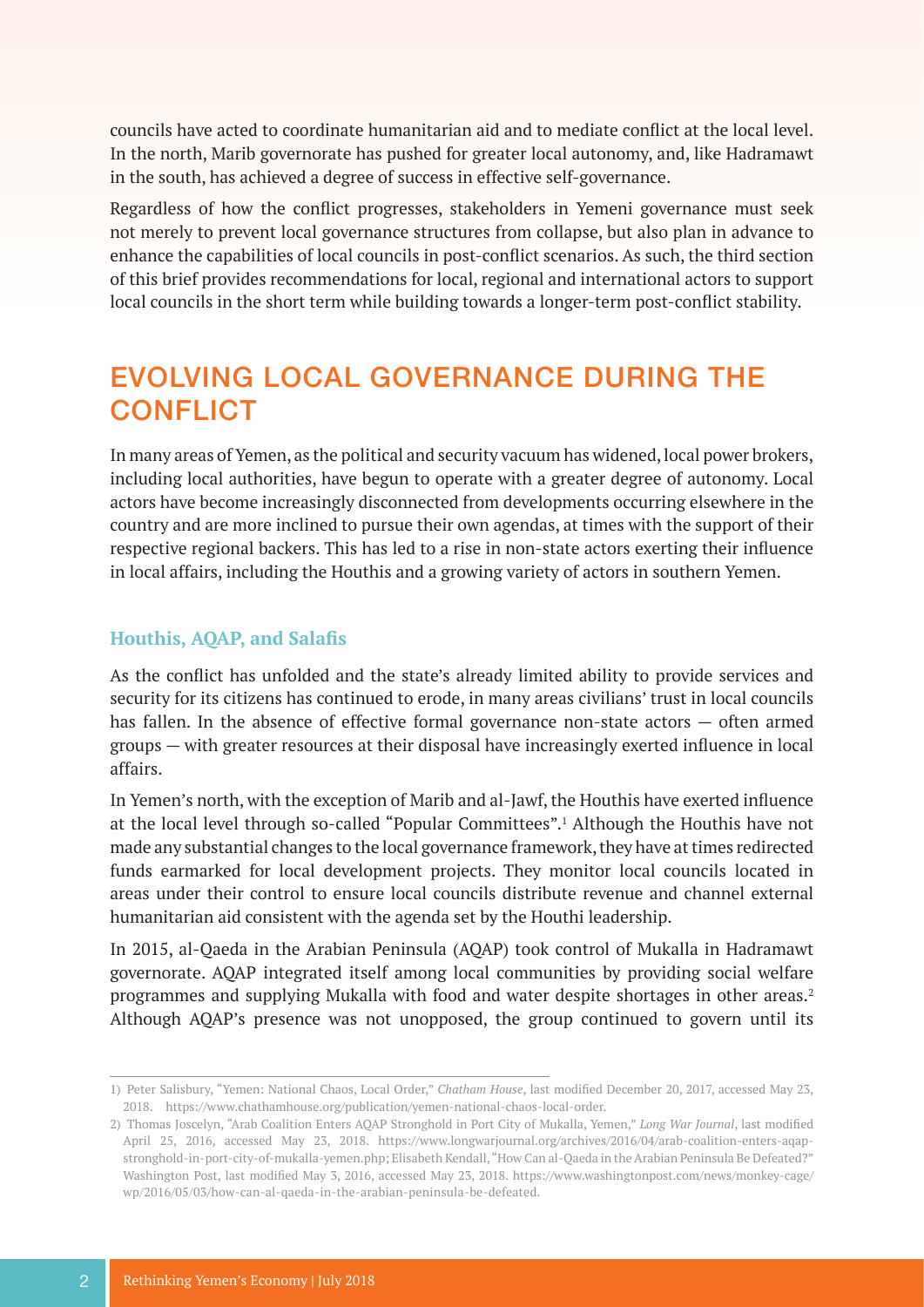withdrawal from Mukalla in April 2016.<sup>3</sup> After AQAP's withdrawal, local authorities in the city struggled to provide services and now depend on external support from international organizations and the Saudi-led coalition.

In other cases, militias fighting on the same side of the conflict nonetheless act in competition when it comes to local governance. In Taiz governorate, where Houthi-Saleh forces began laying siege to Taiz city in March 2015, the Saudi-led coalition, and particularly the UAE, has assisted the rise of Salafi militias. The UAE's reluctance to engage with Islah — due to the party's links with the regional Muslim Brotherhood — meant that it turned to other anti-Houthi groups, such as the militias headed by Salafi military commander Adel Abdu Farea, more commonly known as Abu al-Abbas.<sup>4</sup> The UAE's support of Abu al-Abbas fuelled animosity between his men and Islah-affiliated militias, which on several occasions has led to the outbreak of clashes between these supposedly pro-government factions as they compete for influence on the ground.<sup>5</sup>

#### **Southern Yemen**

The 2015 Houthi-Saleh takeover of several southern districts was debilitating for local institutions providing public services. After retaking these areas, the Saudi-led coalition — and the UAE in particular — assisted in restoring some services. However, the coalition's backing of multiple, sometimes competing authorities in different sectors, especially security, generated tension and made effective local governance difficult.<sup>6</sup>

As in Taiz, local councils in Aden have been forced to withstand the pressure of regular infighting among competing armed groups. In the southern port city of Aden and across south Yemen more broadly, the conflict has intensified calls for the establishment of a new, independent southern state. The UAE has supported various political and security actors who advocate for southern independence.<sup>7</sup>

In April 2017, Yemeni President Abdo Rabbu Mansour Hadi, objecting to the UAE's ties to southern secessionists, fired a number of southern leaders from his government. The following week these leaders formed the Southern Transitional Council (STC) and rapidly began

<sup>3)</sup> Joscelyn, "Arab Coalition Enters AQAP Stronghold in Port City of Mukalla, Yemen."

<sup>4) &</sup>quot;UAE, Saudi Send Weapons to Taiz Resistance," *Emirates 24/7 News*, last modified January 7, 2016, accessed May 23, 2018. http://www.emirates247.com/news/region/uae-saudi-send-weapons-to-taiz-resistance-2015-11-07-1.609560.

the of Brother ,Mikhlafi-al Hamza of Martyrdom :News Breaking [عاجـل: استشـهاد حمـزة املخـايف شـقيق قائـد املقاومـة الشـعبية بتعـز )صـورة" (5 Popular Resistance Commander in Taiz], Al Mawqea, last modified April 23, 2016, accessed May 23, 2018. http://almawqea.net/ news.php?id=7226#.V9k0FJN96lO; "عاجل.. الشيخ حمود الخلافي يكشف عن تفاصيل مقتل شقيقه بتعز " news.php?id=7226#.V9k0FJN96lO; Reveals the Details of His Brother's Death in Taiz]," Ababiil, last modified April 23, 2016, accessed May 23, 2018. http://ababiil. قائد كتائب حسم يكشف عن ملابسات استشهاد حمزة الخلافي وتفاصيل الكالمة التي اجراها مع الشيخ حمود سعيد عقب" ;net/yemen-news/82187.html الحادثـة.] Commander of Haskat Brigades Reveals the Circumstances of the Martyrdom of Hamza al-Mikhlafi and the Details of the Call He Made with Sheikh Hamoud Said After the Incident]," Yemen 24, last modified April 24, 2016, accessed May 23, 2018. http://yemen-24.com/news27572.html.

<sup>6)</sup> Researcher interview, Aden senior local council leader, May 2018.

<sup>7)</sup> In Aden, and elsewhere across south Yemen, the UAE has assembled, trained, and continued to back a number of local security forces that operate with varying degrees of independence from the internationally recognized government. These forces include the Security Belt forces in Aden, Lahj, and Abyan governorates; the Hadramawt Elite Forces; the Shabwa Elite Forces; and the more recently formed al-Mahra Elite Forces.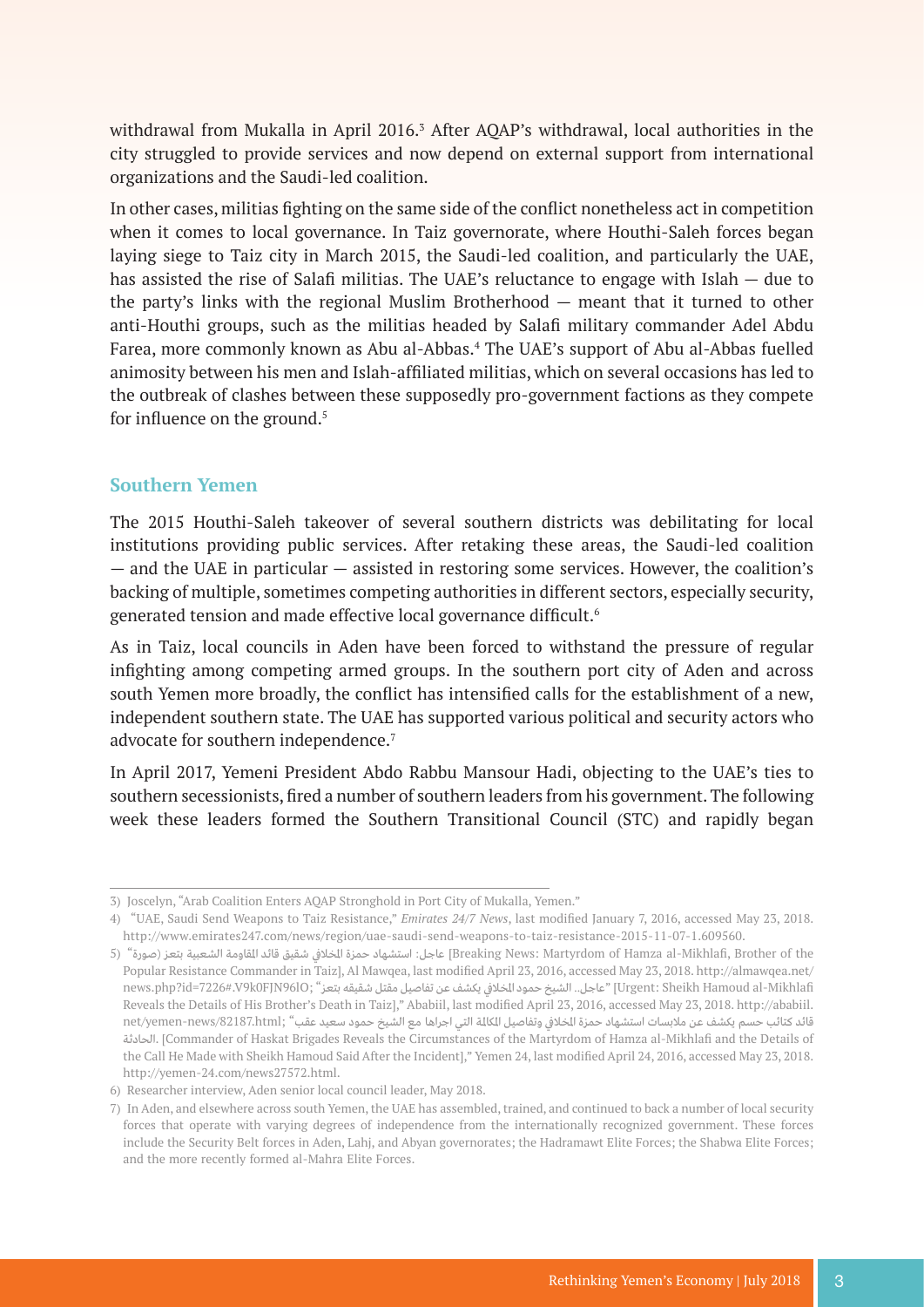establishing a parallel structure for local governance across southern Yemen.<sup>8</sup> As the local clout of southern secession leaders has increased, the standing of the Hadi government has decreased. Critics of the Hadi government claim that public service delivery in Aden is being held up by the government's economic mismanagement and outright corruption.

The continued competition between secessionist forces and Hadi loyalists is destabilizing for local councils in southern Yemen. Animosity in Aden between local UAE-backed forces and other armed factions loyal to Hadi has repeatedly boiled over, with the most recent of many clashes occurring at the end of January 2018. Clashes between the two groups prevent local councils from operating in a secure environment.<sup>9</sup> Aside from the threat of violence, local councils are vulnerable to interference by armed militias eager to assert themselves at the local level.

At the same time, both sides actively interfere in the work of local council members in order to advance their own agendas. Interviews with local council officials reveal some of the challenges facing their work in Aden:<sup>10</sup>

- Local councils face excessive changes in leadership, which hampers the ability to carry out long-term work.
- Local councils lack clear planning over both the short and long term, and instead are forced to repeatedly address urgent issues.
- Local councils lack a clear and well-supported budget, causing their work to be temporary, variable, and dependent upon the support of external actors such as the Emirati Red Crescent.
- The internationally recognized government has reduced their functions, leaving them without effective power on the ground.
- Service authorities and utilities are ineffective, reducing the ability of local councils to provide services.
- NGOs bypass the local councils as an implementation mechanism, and a lack of partnerships with these organizations has caused NGOs to lose valuable context that could make their interventions more successful.
- Multiple sources of authority exist, including security forces which seek to impose their desires on the activities of local councils.

# LOCAL COUNCILS DURING THE CONFLICT

As the overarching conflict has intensified and spread in the past three years, there has been a breakdown in local security. Local police forces and the branches of the judiciary that once helped to maintain a degree of order at the local level have been unable to provide a secure environment in which local authorities can operate. At the same time, local councils have

<sup>8)</sup> "Al-Zubaidi and the STC Members are in Al-Mukalla City," *Southern Transitional Council*, 2017, accessed May 23, 2018. http:// en.stcaden.com/news/7959. "Al-Zubaidi Issues a Resolution to Appoint Local Leaderships in Shabwah Governorate," *Southern Transitional Council*, 2017, accessed May 23, 2018. http://en.stcaden.com/news/8084.

<sup>9)</sup> Sana'a Center for Strategic Studies, "Yemen at the UN—January 2018 Review," last modified February 11, 2018, accessed May 23, 2018. http://sanaacenter.org/publications/yemen-at-the-un/5389#Clashes\_in\_Aden.

<sup>10)</sup> Researcher interview, Aden local council officials, May 2018.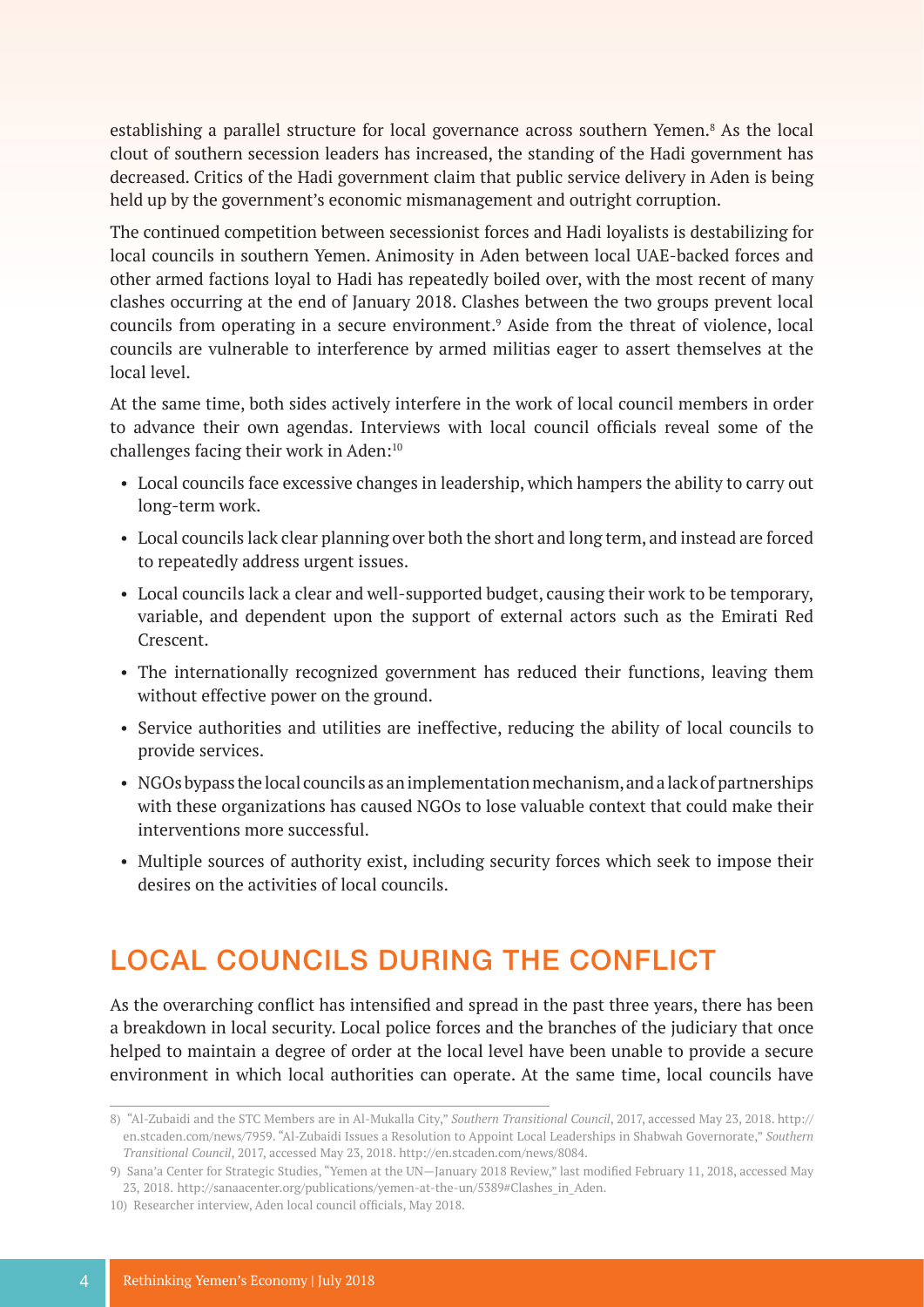lost much of their funding: in 2015, the internationally recognized Yemeni government, experiencing a sharp reduction in oil and gas revenues due to the conflict, halved the funds it provides to local councils.11 The January 2018 budget limited the funds allocated to local authorities to paying salaries and covering only 50 percent of operational expenditures.12 The deterioration of the Yemeni economy has left most local councils unable to collect utility taxes, permit fees, or zakat revenues.<sup>13</sup> While some local councils receive donations from Yemeni businessmen and institutions, most are left without the funds to provide services. The lack of funds has been particularly marked for local councils located in Houthi-controlled areas, due in part to redirection of funds by the Houthis.<sup>14</sup>

However, despite struggling to provide services, local councils have helped to coordinate the flow of external humanitarian aid during the conflict. In a number of governorates, local council members transmit information to international non-governmental organizations (INGOs) through semi-informal communication channels, assisting with humanitarian needs assessments. They have also helped to prevent the spread of cholera by channelling external support to local health facilities. In some instances, local councils in Yemen have played a role in facilitating conflict resolution at a local scale, coordinating local ceasefires, ensuring safe passage of humanitarian aid across frontlines, or organizing prisoner exchanges between warring parties.<sup>15</sup>

#### **Hadramawt: A Degree of Financial Autonomy**

Hadramawt, in eastern Yemen, is the country's largest governorate and most prolific oil producer.16 Many in Hadramawt have long been frustrated with the lack of oil revenues reinvested into the governorate. Hadramawt's desire for greater control over — and an increased share in — its own economic resources was one of the central demands made at the Hadramawt Inclusive Conference (HIC) held in April 2017.<sup>17</sup> Since its establishment, HIC and other members of Hadramawt's socio-political elite have made the governorate's participation in any future federal state — or an independent southern state — contingent upon it receiving a larger share than it currently does of the revenues from it own resources. Specifically, the HIC demands that 20 percent of oil revenues extracted from Hadramawt be reinvested back into the governorate.18 It is highly unlikely that local Hadrami officials would be willing to

<sup>11)</sup> Baron et al., "Essential Role of Local Governance;" Oil production has declined annually since 2001. This has placed Yemen's economy under increased pressure, despite the 2009 opening of Yemen's liquified natural gas (LNG) terminal in the Balhaf, Shabwa governorate. In 2014, approximately 70 percent of the national budget came from Yemen's oil and gas resources. Following the escalation of the conflict in March 2015, oil and gas production in Marib, Shabwa and Hadramawt governorates stopped, subsequently depriving Yemen of its major source of revenue. In 2015, there was a 54 percent year-on-year decrease in state revenues for the annual budget.

<sup>12)</sup> Researcher interview with confidential source with close ties to CBY in Aden, June 2018.

<sup>13)</sup> Zakat is an "Islamic tax" or financial obligation imposed on all Muslims who meet the necessary wealth criteria.

<sup>14)</sup> Researcher interviews conducted with local council directors and members in Houthi-controlled areas, September 2017.

<sup>15)</sup> Researcher interview, Ibb, October 2017; researcher interview, Marib, September 2017.

<sup>16)</sup> In February 2014 oil from Hadramawt accounted for an estimated 53 percent of total oil production in Yemen. See World Bank, *Republic of Yemen: Unlocking Potential for Economic Growth* (Washington, DC: World Bank, 2015) accessed May 23, 2018. https://openknowledge.worldbank.org/handle/10986/23660.

<sup>17)</sup> A total of 160 participants attended the conference, which led to the appointment of 52 members that make up the HIC executive decision-making authority.

<sup>18)</sup> Researcher interview with Dr. Abulkader Ba Yazid, Secretary General of Hadramawt Inclusive Conference, Jordan, September 2017.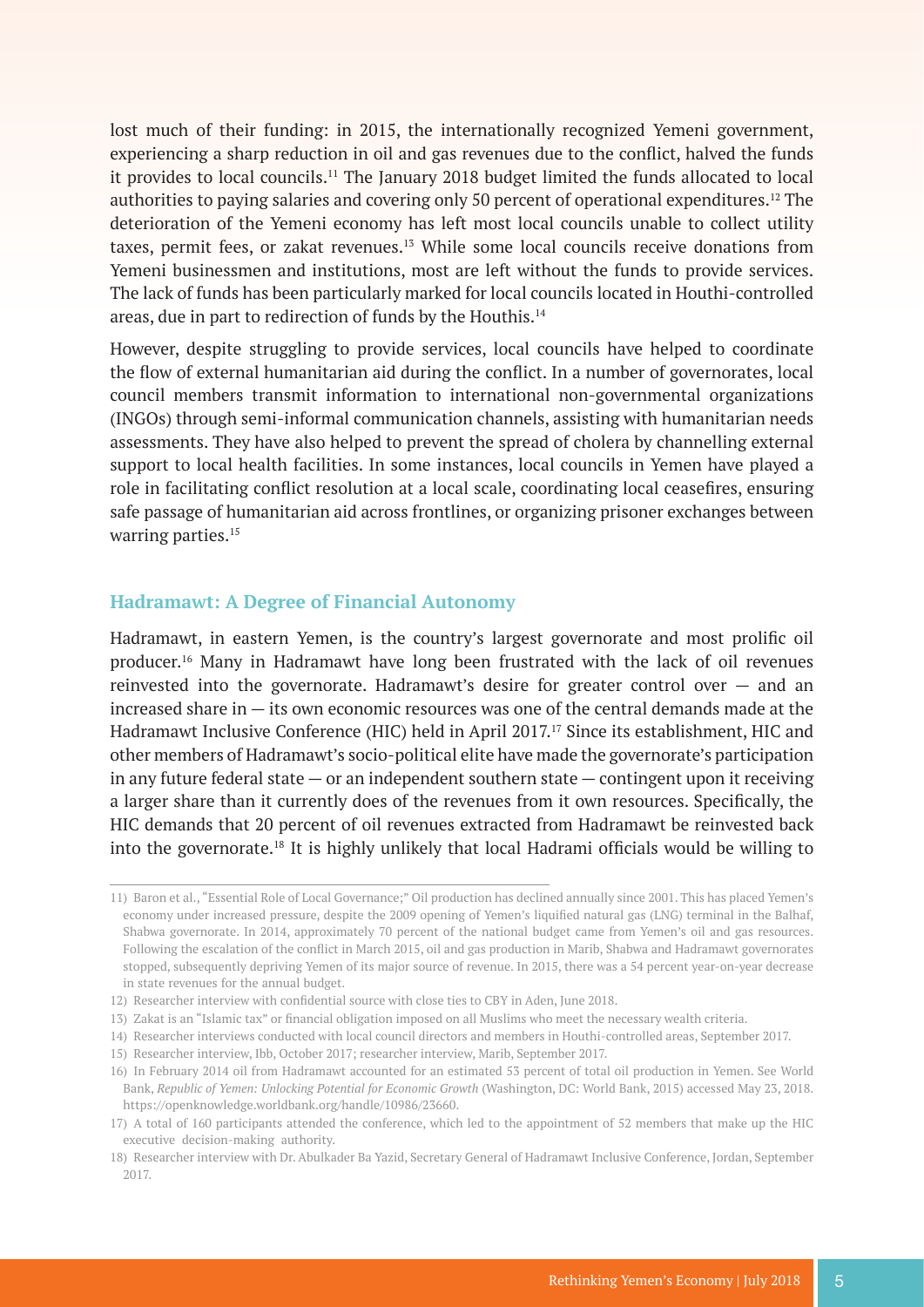adhere to the former decentralization mechanism defined by the Local Authority Law (LAL) of 2000, which is the legal framework that formally established local councils as government entities.19

The internationally recognized government appears to be taking seriously Hadrami demands for a greater share of resource revenues: it now pays the Hadramawt Tribal Confederation (HTC) and Petro Masila, the local oil company that runs the Masila (Block 14) oil field, for access to the field.20 It also sends payments of cash or fuel to local authorities and the UAEbacked Hadramawt Elite Forces in the coastal city of Mukalla for access to the oil export facilities located there.<sup>21</sup> These payments help to lessen the burden on local councils.

There is also a substantial network of wealthy Hadrami businessmen living in neighbouring Gulf countries; during the conflict, these businessmen have played a significant role in financially assisting local councils to provide services and implement local development projects.

These various revenue streams have thus allowed the authorities in Hadramawt to continue to operate – and with a degree of local autonomy – insofar as they are able to regularly pay civil servant salaries, invest in local services, and finance the development and maintenance of electricity, water and sewage infrastructure.

#### **Marib: Effective Local-Governance**<sup>22</sup>

Prior to the current conflict, and despite the presence of vital energy resources, Marib lacked infrastructural development due to the central government's monopolization of oil and gas revenues.<sup>23</sup> The current conflict has, however, led to a change in fortune for Marib. The protection offered by Saudi-led coalition forces, coupled with Marib's own robust and united security apparatus, has allowed the governorate to enjoy a comparatively high level of security.24 From this position of relative security, in mid-2017 Marib negotiated a deal with the internationally recognized Yemeni government for the governorate to keep up to 20 percent of revenues from oil extracted in the governorate, over which the central government had previously had a total claim.25

<sup>19)</sup> Researcher interview with Dr. Abulkader Ba Yazid, Jordan, September 2017. The central government in Sana'a issued the Local Councils Law in 2000 as a way to try and address calls for greater regional autonomy, particularly among the Houthis in the north and the Southern Movement. The law stipulated that, while the central government would maintain control of foreign policy and national security – and would retain the ability to veto local action – local councils now had responsibility for running day-to-day affairs. The law effectively made local councils one of the most important public institutions in Yemen. Local councils were to be directly elected and were to have greater decision-making authority over financial resources and the implementation of development programs. Although oil and gas revenues remained in the hands of the ruling authorities in Sana'a, local councils were permitted to collect commercial taxes and to tax residents for the use of state-operated utilities such as water and electricity.

<sup>20)</sup> Researcher interview with Yemen expert Peter Salisbury, March 5, 2018.

<sup>21)</sup> Researcher interview with Yemen expert Peter Salisbury, March 5, 2018.

<sup>22)</sup> Large portions of this sections are based on the following: researcher interviews with local council directors in Marib, November 2017; "Yemen's Urban–Rural Divide and the Ultra-Localisation of the Civil War," workshop organized by the London School of Economics Middle East Centre, March 29, 2017, London, UK.

<sup>23)</sup> According to Yemen's national statistics, less than 1 per cent of total government expenditures were allocated to Marib in 2015.

<sup>24)</sup> Ben Hubbard, "As Yemen Crumbles, One Town Is an Island of Relative Calm," *New York Times*, last modified November 9, 2017, accessed May 23, 2018. https://www.nytimes.com/2017/11/09/world/middleeast/yemen-marib-war-ice-cream.html; Adam Baron, "Not Only a Pawn in Their Game," European Council on Foreign Relations, last modified November 16, 2017, accessed May 23, 2018. http://www.ecfr.eu/article/commentary not only a pawn in their game.

<sup>25)</sup> Despite the agreement between Marib and the internationally recognized government, as of this writing ongoing disputes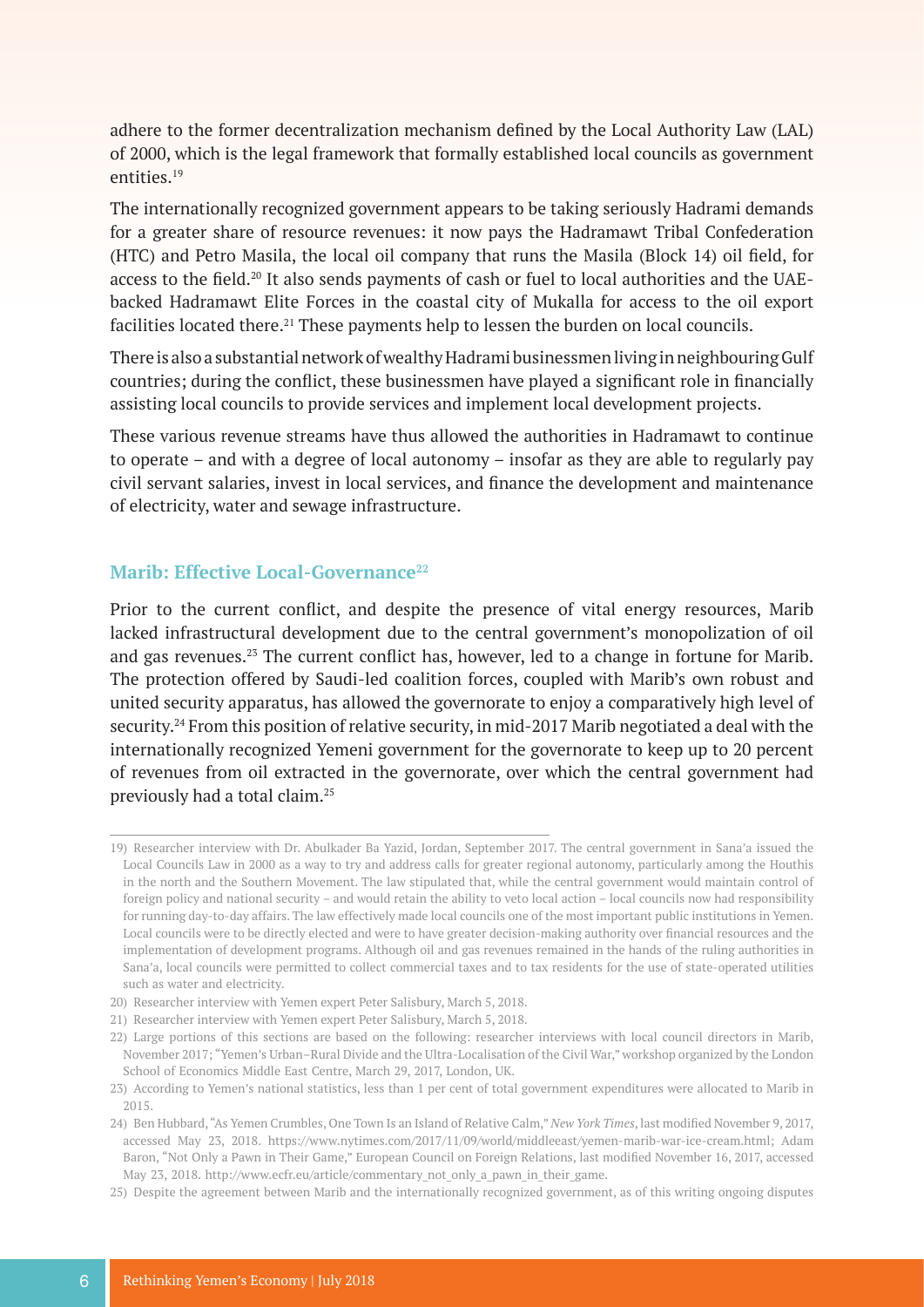The agreement reflects a broader effort by Marib's local governing authorities to take ownership of its oil, gas, and electricity facilities. Since the agreement, local councils have helped to keep energy facilities functional and to increase capacity through consultations with local stakeholders. They supervise the timely distribution of oil, diesel, and gas derivatives to Marib homes. Unlike many local councils in Yemen, they provide public services and coordinate local development projects.

Since taking control of a larger share of natural resource revenues, Marib's relative economic boom has led tens of thousands of internally displaced persons (IDPs) to seek refuge in Marib.<sup>26</sup> Despite this influx, Marib is benefiting from a period of relative stability and sustained economic development. In Marib, civil servants are paid and public services are generally provided. Decision making in the local governance model generally includes consultations with various societal groups, even while the authorities remain intolerant of direct political dissent. The governorate has thus come to represent a unique and reasonably effective decentralized model of local governance in Yemen bolstered by the unity of the population, tight-knit security, and economic resources.

The inability of the central government during the conflict to respond to local needs prompted Hadramawt and Marib, two relatively resource-rich governorates, to exceed the legal mandate bestowed upon them by the 2000 Local Authority Law. In both governorates, there is an emerging model of local governance that other governorates could follow, whereby the local community has been more included in decision-making and managing local affairs than it was prior to the conflict, with this being facilitated by both the development of local resources and support from the central government.

## **CONCLUSION**

Since their inception, local councils have been a critical governing institution in Yemen. However, the ongoing conflict has severely impacted their ability to provide essential services to their communities at a time when humanitarian and economic crises are worsening. In some areas, non-state actors compete to provide services, thereby undermining the trust of Yemeni citizens in local councils. In other areas, local authorities have evolved fairly successful forms of self-governance in the absence of an effective centralized government.

This policy brief has sought to illuminate the challenges faced by local councils during the ongoing conflict. Local, regional and international actors concerned to establish stable and effective governance in Yemen must actively support local councils to meet these challenges. Some current examples, such as Hadramawt and Marib, may guide the future shape of local governance in Yemen. Local councils should play an important role in any future post-conflict reconstruction process, but bolstering local councils should not wait until the end of the conflict. Given how critical a role local councils have played in governance for nearly two decades, they promise to be valuable partners in rebuilding trust and stability.

between the CBY's Marib and Aden branches has led to the Marib CBY refusing to deposit any rents from the governorate's gas, oil and gasoline production in accounts at the Aden CBY.

<sup>26)</sup> Marib-based journalist Ali Aweidhah, speaking to the researchers in June 2018, estimated that Marib's population grew from some 240,000 people at the beginning of the conflict to some 2.4 million as of this writing.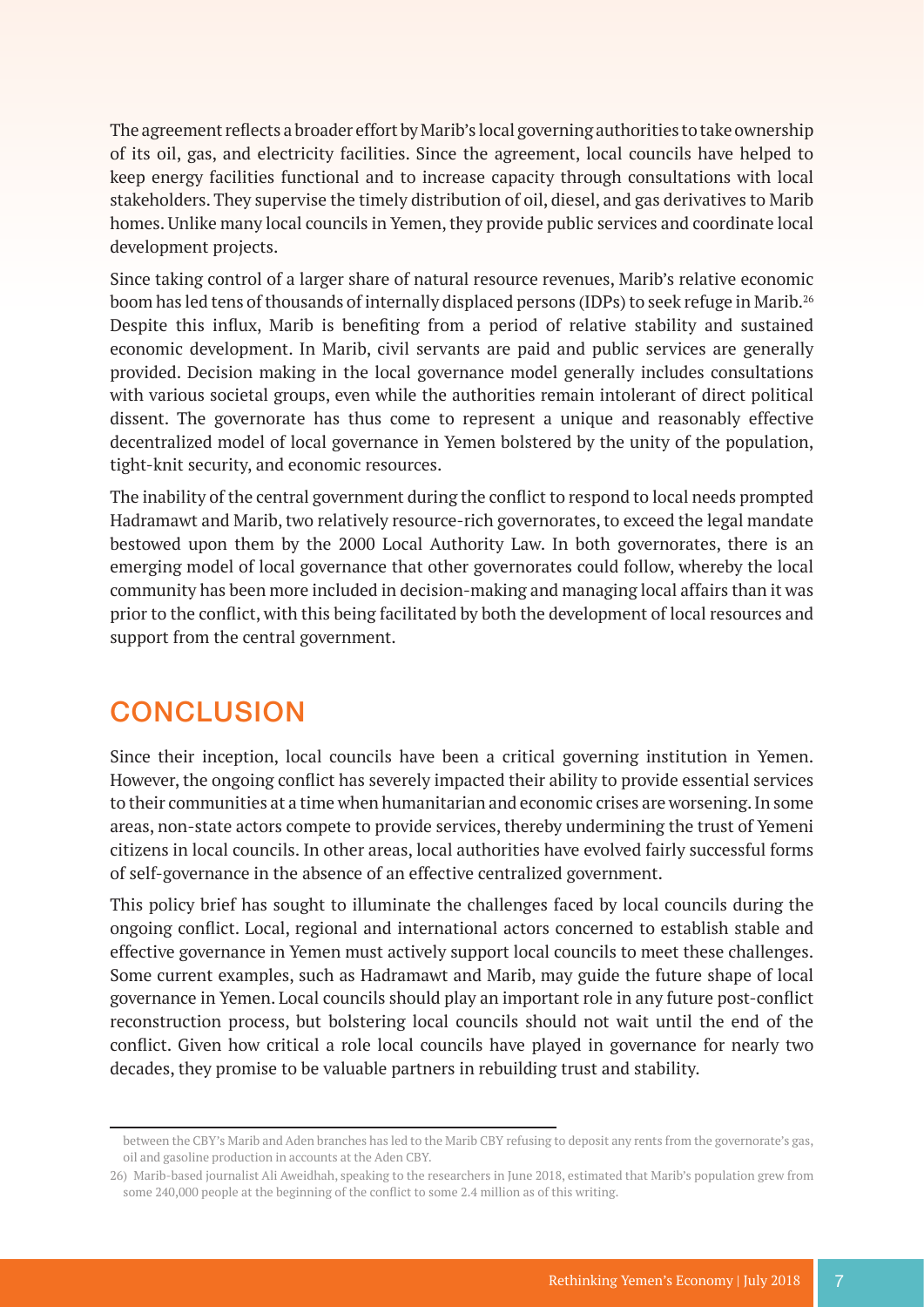# RECOMMENDATIONS

#### **Bolster CBY Capacity to Support Local Councils**

Regional and international stakeholders should coordinate efforts to restore the CBY to a fully functioning unified national entity. From the onset of political unrest in 2011 until just before the relocation of CBY headquarters in September 2016, the central bank played a vital role in maintaining local councils' ability to deliver basic services by continuing to disburse civil servant salaries and helping to cover operational costs. It is currently difficult for local councils in any of Yemen's 22 governorates — with the exception of Marib, and to a lesser extent Hadramawt — to secure sufficient operational revenues.

#### **Facilitate State Budget and Financing Mechanisms**

The international community should take constructive measures to develop a mechanism between the warring parties for the nationwide collection of state revenues such as taxes and customs. The re-establishment of public services in all areas would provide the incentive for the parties to collaborate in this effort. A state budget that reflects the current situation in Yemen will ensure that greater financial support is provided to local councils.<sup>27</sup> The Social Fund for Development (SFD), a quasi-governmental poverty reduction body, can channel allocated revenues to local authorities and can jointly implement public service projects.

#### **Employ Local Councils in Service Provision and Aid Delivery**

International donors and INGOs should enlist local councils as liaison points with local organizations and private sector actors. This approach will increase the councils' legitimacy and encourage the local community to unite under formal government structures. It may also create a more decentralized service delivery model, which in turn may extend the reach of reconstruction efforts. Any support filtered through the local councils must include an oversight mechanism to avoid misappropriation of funds.

#### **Create an Official Framework for Devolving Authority to Local Councils**

The internationally recognized government should issue temporary regulatory instructions to devolve more of its powers officially to the governorate and district level by:

- authorizing local councils to access and develop sustainable resources at the local level, and to spend the associated revenue on their needs;
- allocating a share of sovereign resources to each governorate based on transparent financing criteria;
- ensuring that local councils have sufficient administrative powers to supervise service provision, govern effectively and deter local patronage networks;
- allowing local councils to nominate leaders to formal positions in local security units and supervise the performance of these units; and
- granting local authorities the power to work with international donors in meeting humanitarian and development needs at the local level.

<sup>27)</sup> Researcher conversation with a source with close ties to the CBY in Aden, June 2018.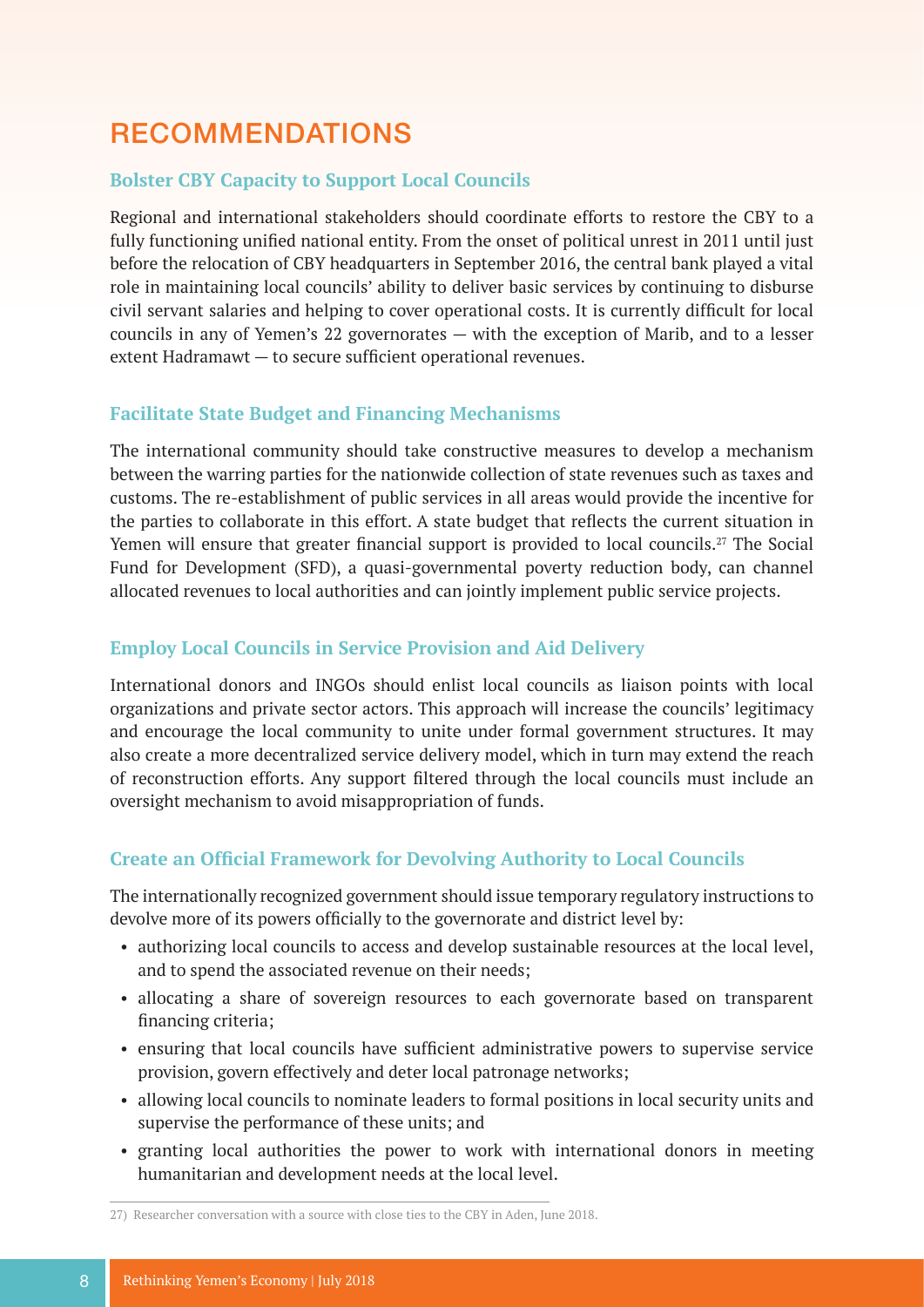#### **Rebuild and Professionalize Local Judiciary and Security Services**

International stakeholders should target the implementation of local capacity-building programs that improve the performance of the local judiciary and security services. This may also entail financial support to rebuild and improve their capital infrastructure. This will allow judiciary and security services to operate effectively and maintain legitimacy. While acknowledging local complexities, international stakeholders should discourage parties to the conflict and regional players from intervening in the activities of the local judiciary or creating competing entities that undermine state legitimacy.

#### **Support Inclusive and Responsive Local Governance**

INGOs and other actors should support community-driven initiatives constructed in such a way that they reinforce the effectiveness of, rather than circumvent, official local government institutions. Promoting bottom-up, inclusive local governance will help to avoid claims of bias or discrimination while curbing the appeal of non-state actors as alternatives to the state.

#### **Undertake a Comprehensive Assessment**

A comprehensive and realistic assessment of which individuals and groups are in control at the governorate and district levels, as well as an assessment of these entities' capacities to provide services, will help domestic policy-makers (with the support of the international community) to develop post-conflict strategies to restore state functions, such as the provision of security and public services.



<sup>\*</sup>Note: This document has been produced with the financial assistance of the European Union and the Embassy of the Kingdom of the Netherlands to Yemen. The recommendations expressed within this document are the personal opinions of the Development Champions Forum participants only, and do not represent the views of the Sanaa Center for Strategic Studies, DeepRoot Consulting, CARPO, or any other persons or organizations with whom the participants may be otherwise affiliated. The contents of this document can under no circumstances be regarded as reflecting the position of the European Union or the Embassy of the Kingdom of the Netherlands to Yemen.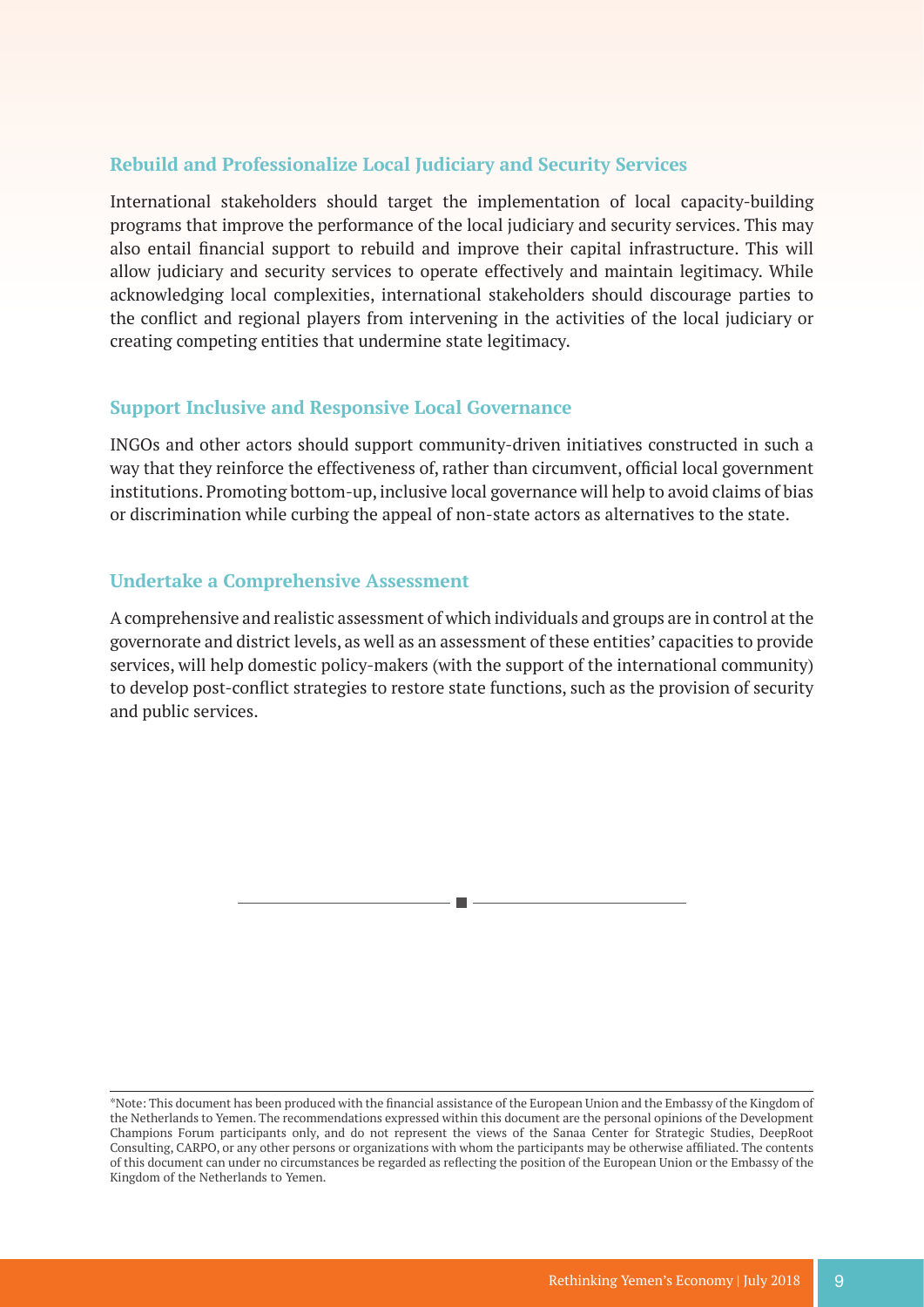#### **About the Authors:**

**Wadhah Al-Awlaqi** is an economic researcher at the Sana'a Center for Strategic Studies. He is also the assistant director of Banking Accounts General Department at the Central Bank of Yemen (CBY). Since 2006, he has helped to develop monetary and macroeconomic policies at the CBY, and was previously the Central Bank's deputy manager of the State Budget Department.

Al-Awlaqi also has more than a decade of experience in various management and private sector consultancy capacities in Yemen; was the director of administrative sciences and an assistant professor at the German Medical College of Science and Technology; and participated in setting up the college's future business plan and vision.

Al-Awlaqi holds a master of business administration in finance from the Korean Institute for Science and Technology (KAIST), Seoul, South Korea, and a bachelor of science in accounting from Ibb University, Yemen.

**Maged Al-Madhaji** is executive director and a co-founder of the Sana'a Center for Strategic Studies.

Al-Madhaji's research and commentary on Yemen have been published through various academic platforms, including the London School of Economics and the Arab Reform Initiative, and he is a regular commentator on Yemeni affairs for Arabic media.

In 2012 he was appointed to the Preparatory Committee for Yemen's Conference of National Dialogue, before resigning later the same year in protest of the committee's exclusionary policies.

#### **About the Editor:**

**Anthony Biswell** is an assistant editor and researcher at the Sana'a Center for Strategic Studies. Prior to joining the Center, Anthony was the Senior Yemen Analyst for The Delma Institute in Abu Dhabi, managing research projects and advisory programs, as well as training and mentoring junior analysts. He is also operating as a private, external Yemen consultant. Previously, Anthony was an editor and researcher for IHS in Yemen, where he was based in 2010 and 2013-2014. He holds an MA in international conflict studies from King's College London and a BSc in politics from Cardiff University.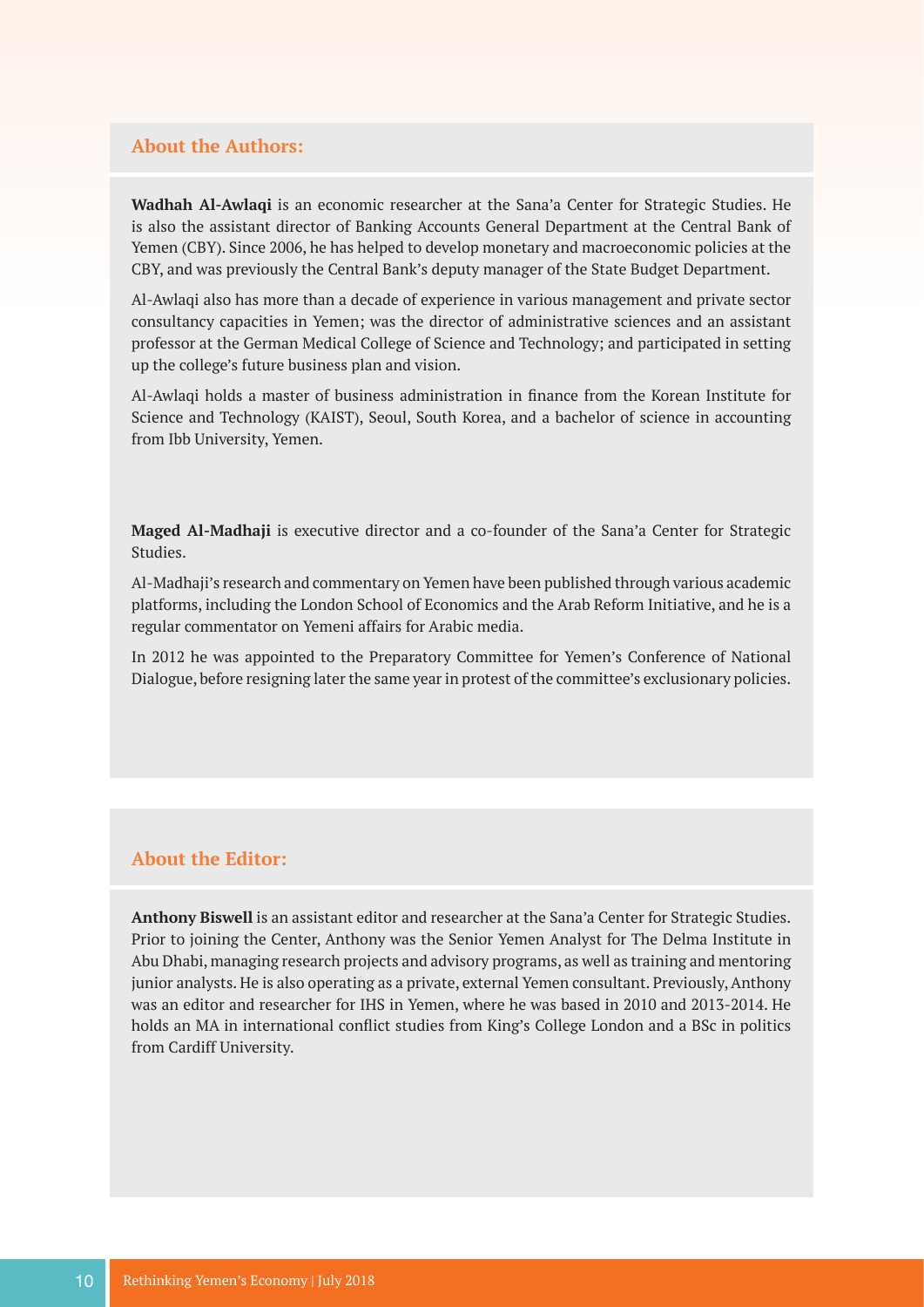### **Development Champions**

| <b>Jeehan Abdulghaffar</b>                    | <b>International Development Expert</b>                                                                                                        |
|-----------------------------------------------|------------------------------------------------------------------------------------------------------------------------------------------------|
| Dr. Asmahan Alalas                            | Assistant Professor of History - Aden University                                                                                               |
| <b>Omar Al-Agel</b>                           | Economic Advisor                                                                                                                               |
| Eng. Ammar Al-Aulaqi                          | Deputy Minister of Water and Environment                                                                                                       |
| Nabil Al-Faqih                                | Former Chairman of Kamaran Industry and Investment and Former<br>Minister of Tourism                                                           |
| Othman Al-Haddi                               | Economic Development and Human Resources Expert                                                                                                |
| Ali Al-Hebshi                                 | Businessman                                                                                                                                    |
| Dr. Ismail Al-Janad                           | Former Chairman of Geological Survey and Mineral Resources Board                                                                               |
| <b>Eng. Rashid Al-Kaff</b>                    | Former Minister of Oil and Minerals                                                                                                            |
| Maged Al-Madhaji                              | Former member of the Technical Preparation Committee for the<br>National Dialogue Conference                                                   |
| Dr. Antelak Al-Mutawakel                      | Lecturer and Researcher of Gender Studies - Sana'a University                                                                                  |
| Dr. Afrah Al-Zouba                            | National Dialogue Conference First Deputy Secretary General                                                                                    |
| <b>Mazen Aman</b>                             | <b>Business Development Manager HSA Group</b>                                                                                                  |
| Eng. Badr Basalmah                            | Former Minister of Transport                                                                                                                   |
| Dr. Saadaldeen Talib                          | Former Minister of Trade and Industry, Former Member of Parliament,<br>Former Member of Supreme National Authority for Combating<br>Corruption |
| Dr. Galal Faqirah                             | Professor at Sana'a University                                                                                                                 |
| Dr. Najat Jumaan                              | Professor of Finance, Sana'a University; business woman; member of<br>NDC; Head of businesswomen sector at Chamber of Commerce                 |
| <b>Eng. Khalid Abdulwahid</b><br><b>Noman</b> | Businessman, Chairman of Aden Ahli Council, member of Economic<br>Reforms Team                                                                 |
| Jamila Ali Raja                               | Director of Consult-Yemen, member of Economic Reforms Team                                                                                     |
| Nabil Shamsan                                 | Former Minister of Civil Service                                                                                                               |
| <b>Mohammed Shihab</b>                        | Businessman                                                                                                                                    |
| Dr. Souad Othman<br><b>Yafeai</b>             | Academic. Former Dean of Administrative Sciences Faculty in Aden<br>University. PhD in Agricultural Economy                                    |
| Dr. Mohammed Zemam                            | Former Minister of Finance, former Chairman of Customs<br>Authority                                                                            |